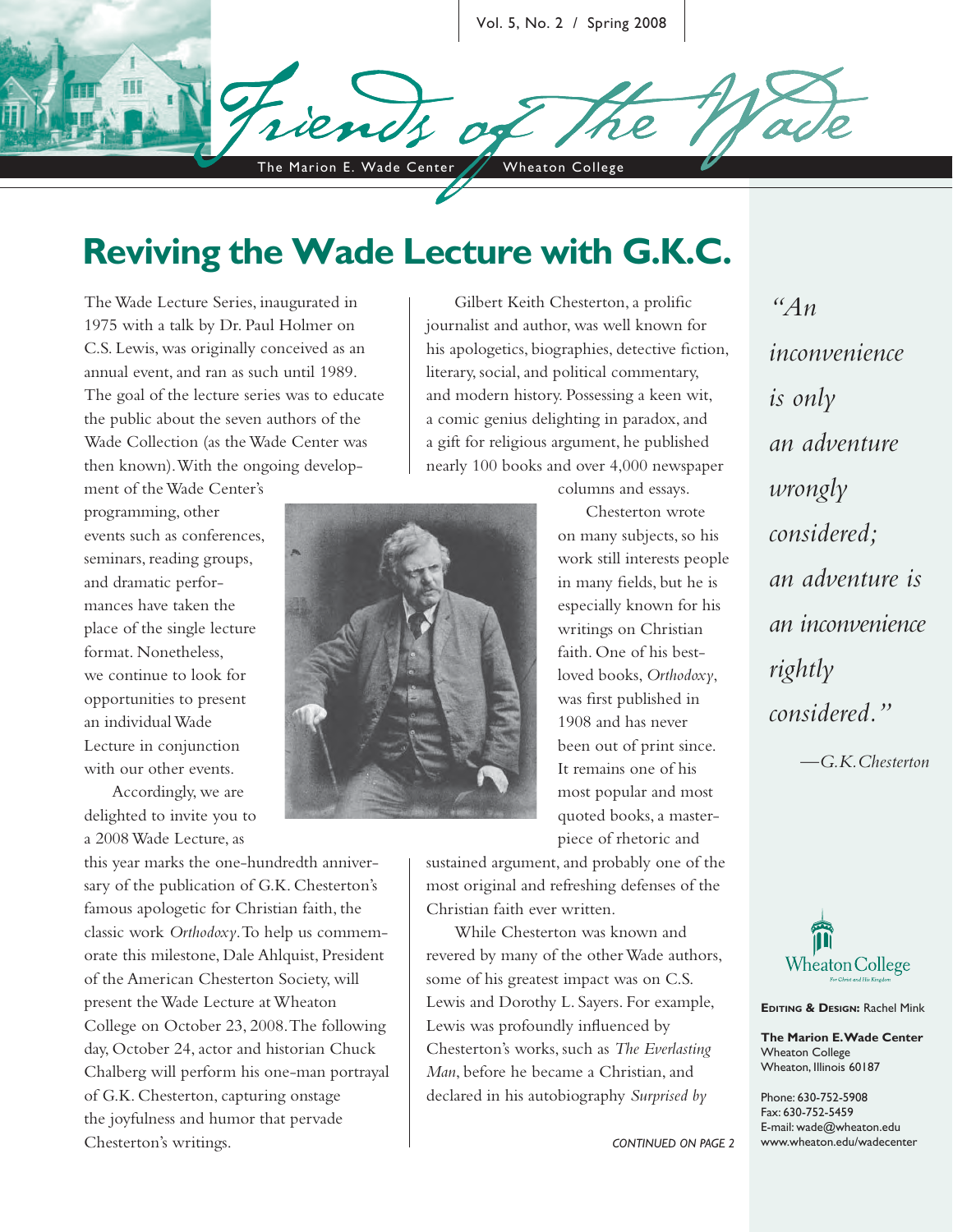## **Corner Corner**

**Director's**

Director's

Tuesday, February 26, 2008 marked another historic milestone for the Wade Center. On that day I touched down in Beijing, China. Dr. Wayne Martindale, professor of English Literature at Wheaton College, who has been teaching in China at Beijing Union University for the past two years, arranged for me to give a series of seven lectures in five different venues. The topics included "J.R.R. Tolkien: The Man Behind Middle-earth," "C.S. Lewis in Plato's Cave," and "The Drama of Redemption: A Theological Narrative of the History of Salvation as Set Forth in the Bible." The latter two were delivered at Peking University and the last at People's University.

Peking University and People's University represent the Harvard and Princeton of China and are regulated by the Central Government. The fact that they opened their doors to Lewis's story and the biblical narrative of salvation seems to this man, at least, historically significant for both the Wade Center and Wheaton College. The response was equally significant in that the representatives of Peking and People's Universities, as well as Beijing Union, asked if I would be willing to return to follow up on what I had presented. One even wondered whether I could come back in May! Although I won't be going back in May, a door has opened for the Wade in China, and I am prepared to venture through it again.

WITH ALL GOOD WISHES,

In hitchel

**Did You Know?**

*Prince Caspian*, the second Narnian story by C.S. Lewis, was

bookstore or in the Wade Center gift shop. W Wall Made Center's beautiful Reading Room. W first published in 1951. In May 2008, Walden Media/ Disney will release a feature-length film based on Lewis's book and entitled *The Chronicles of Narnia: Prince Caspian*. In response to the ongoing interest in the Narnian tales, Associate Director Marjorie Mead and Steering Committee member Lee Ryken have co-written *A Reader's Guide to Caspian*. This book is ideal for use by reading groups, families, and individuals. It can be purchased at your local



**Wade Lecture and G.K.C.**

*CONTINUED FROM PAGE 1*

*Joy* that "Chesterton had more sense than all the other moderns put together."

The Wade Center's Chesterton holdings include a variety of original and published items, giving researchers access to an incredible amount of material all at a central location. Documents in Chesterton's own handwriting include: close to 100 original manuscripts, a wide variety of letters to and from Chesterton and his family and friends in the Chesterton Family Papers (numbering around 2,400 pages), and nearly 100 pieces of original artwork by him, often incorporating his unique sense of humor. Published materials include: The John Sullivan Collection (the library of the avid Chesterton scholar and collector), first and various other editions of Chesterton's works (around 2,200 volumes), books from his personal library, close to 1,000 books about Chesterton, dissertations, periodicals, audio-visual materials, and over 4,000 articles by or about G.K. Chesterton.

Dale Ahlquist has a masterful grasp of Chesterton's vast oeuvre; he has been called "one of the most respected Chesterton scholars in the world." He has authored and edited several books, and lectured at major colleges, universities, and other venues around the world. He lives in Bloomington, Minnesota with

> his wife and six children. In addition to leading the American Chesterton Society, Dale is host of the EWTN television series "G.K. Chesterton: The Apostle of Common Sense," in which Chuck Chalberg portrays G.K. Chesterton. Chuck is an actor and historian with a knack for capturing the essence of flamboyant historical characters. He is a professor of history at Normandale College in Bloomington, Minnesota where he and his wife and three sons live.

> Details of time and place for these two Chesterton events will be forthcoming, but until then, we hope you find a chance to read and enjoy *Orthodoxy*, perhaps even in the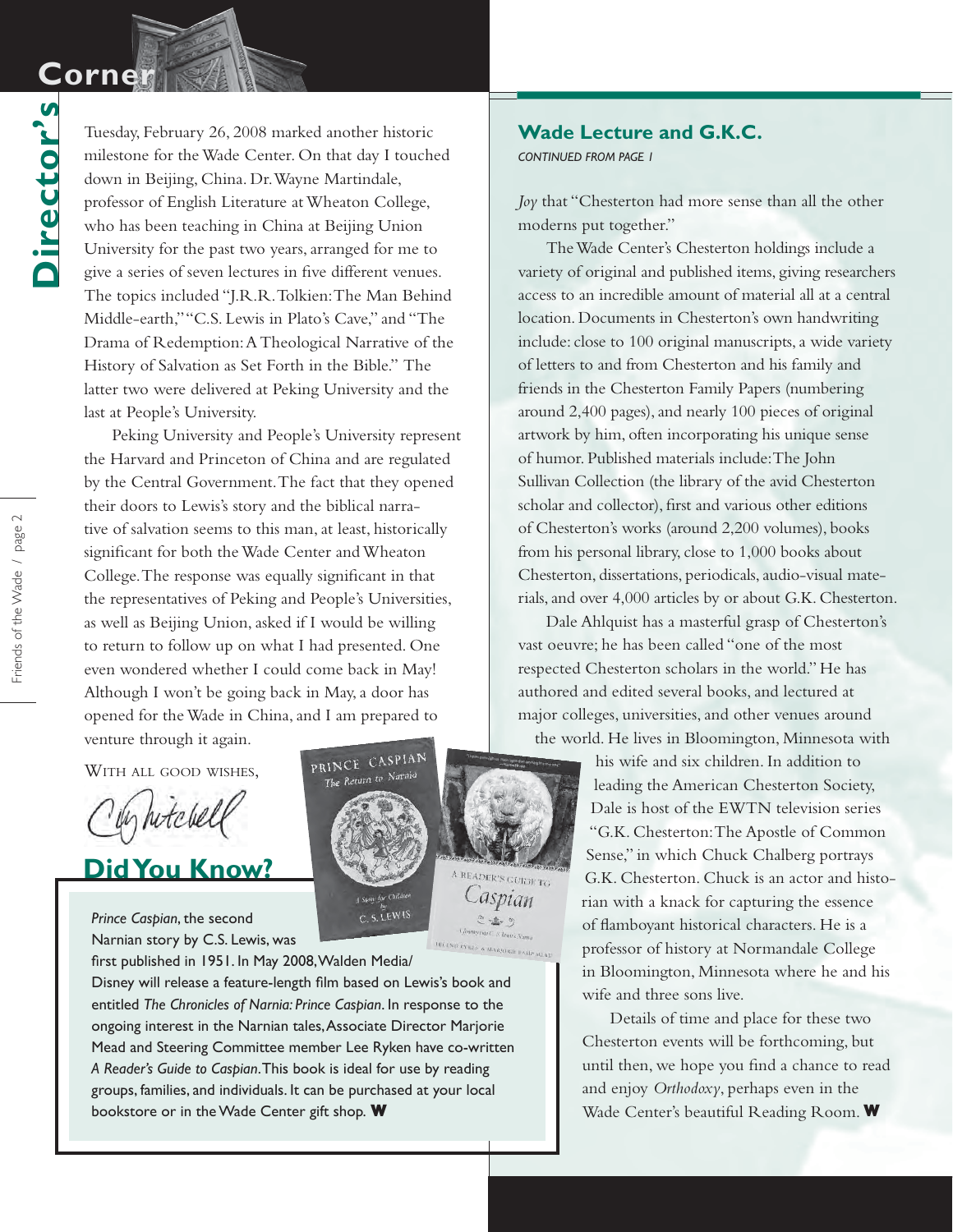# **Reading at the Wade**

This year marks the Wade Center's fourth year of hosting the Saturday morning reading group that we call "Reading at the Wade." Over that time, facilitator Dr. Rolland Hein has taught seven sessions, each focusing on different works by one of the Wade authors. Dr. Hein is Professor Emeritus of English Literature at



Wheaton College, where he taught for thirty-four years. Though his special interest is in George MacDonald, he has taught many courses on other Wade authors. The Wade Center is honored by his

Members of Reading at the Wade in winter of 2007 learn about Lewis's *The Abolition of Man*

generous contribution to our mission of making the seven authors' writings accessible to our community.

That community is always broadening. Reading at the Wade draws around 40 regular attenders; most come from Wheaton, but several come from Naperville, Lombard, Winfield, Northlake and other Chicagoland suburbs.

For some semesters, the group examines a single work; currently under discussion is George MacDonald's fantastical novel *Lilith*. At other times, Dr. Hein has chosen to make comparisons of multiple books. For instance, in early 2006 the group read G.K. Chesterton's *Orthodoxy* and *The Man Who Was Thursday* followed by C.S. Lewis's *The Problem of Pain* and *The Screwtape Letters*, thereby investigating the influence Chesterton had upon Lewis's understanding of Christianity and apologetics.

Reading at the Wade meets on Saturdays from 10 a.m. to 11 a.m. and is open to all adults. The starting and ending dates of the current session along with a syllabus and study questions are posted on the Wade website. We welcome your visit anytime. **W**

## **Reading Group Member: Debbie Stojic**

Debbie Stojic, of La Grange Park (about 18 miles east of Wheaton), has faithfully attended the Reading at the Wade groups for several seasons. She graciously agreed to answer questions for Friends of the Wade about her experience:

*Debbie, how did you first decide to attend the reading group?* Dr. Hein and I attend the same church, Christ Church of Oak Brook, where he facilitates a reading group called Classics for Christians. Sitting under his tutelage for several years has both challenged and nourished me. His approach to literature and the great questions of life addressed in classic works often evokes a sense of spiritual wonder in me. So, when I heard he was leading a reading group at the Wade Center where works and artifacts of some of my favorite authors are housed—it was irresistible.

#### *What are your favorite aspects of participating in Reading at the Wade?*

My very favorite aspect of participating in the group is the richness of discussion that occurs because people from very different walks of life open up and share their thoughts and ideas about the texts under consideration. Which is the other most enjoyable aspect of participation—the books we read. The authors represented at the Wade Center have informed and shaped my Christian living to a degree few others have. I treasure the opportunity to reflect deeper with others and hear their points of view and what touches them.

*Is there something particularly valuable you have learned through your attendance over the last few years?* What has been of particular value to me are moments of illumination about God, scripture, my life or just some concern I am having—as I am just reading along, or someone points something out. ...I can't tell you how blessed I feel to be part of the reading group.  $\mathbf W$